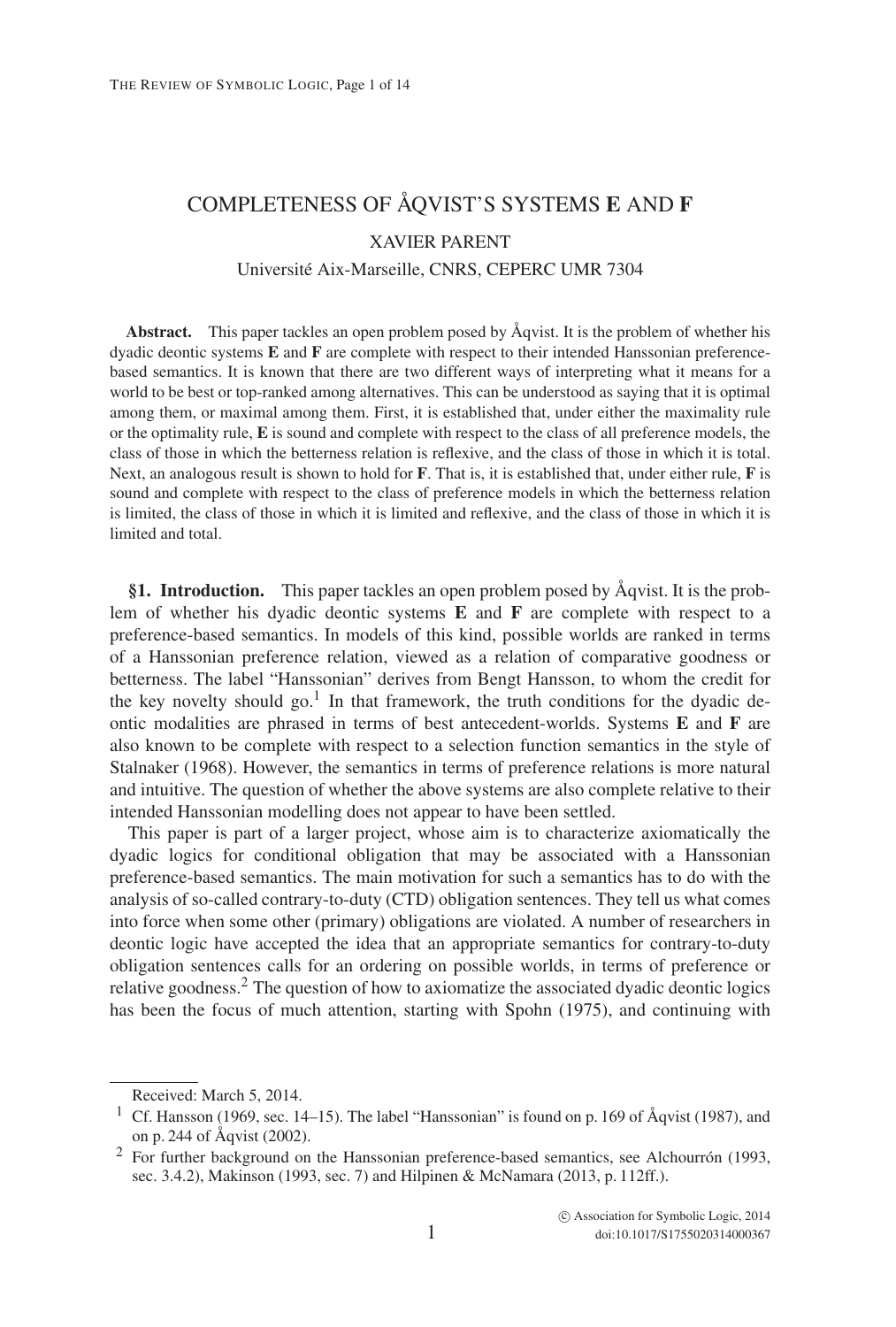Åqvist (1987, 1993, 2002), Hansen (1999), and Parent (2008, 2010). However, there are still gaps that need to be filled in. These are of two kinds.

First, results in the literature have so far mostly concerned classes of structures with strong conditions on the betterness relation. One such condition is the property of transitivity, which has been called into question by moral philosophers and economists.<sup>3</sup> One would like to know what happens when such a condition is relaxed.<sup>4</sup> What Lewis (1973) calls the limit assumption is another requirement that one would like to be able to drop. Roughly speaking, it says that a set of possible worlds should always have a best element. A number of deontic logicians objected to the limit assumption, Lewis (1973, pp. 97–98) among them.

Second, a number of researchers in so-called Rational Choice Theory have argued that the notion of best is ambiguous. It may be characterized in terms of either optimality or maximality.<sup>5</sup> For some item x to qualify as an optimal element of X, it must be as good as any other element in that set. For *x* to count as a maximal element, no other element in *X* must be strictly better than it. Thus, while the optimal elements are all equally good, the maximal elements are either equally good or incomparable. Depending on what notion of best is used, one gets different evaluation rules for the modalities, but also different forms of the limit assumption. Much work remains to be done to clarify their relationships.

The present paper is a sequel to a companion paper,<sup>6</sup> in which I make a first attempt at addressing the above issues. There are cases where, no matter what notion of best is used, the same dyadic system is sound and complete with respect to its intended modelling, given analogous properties for the betterness relation. This is shown with reference to Åqvist's stronger system **G**, and a system between **G** and **F**, which I call **F**+(CM). Thus, with regard to at least these two systems, the contrast between maximality and optimality is not as significant as one would expect, because the determined logic remains the same. The minimal constraint put on the betterness relation is a version of the limit assumption known as "smoothness". The general statement that the logic remains the same applies to the class of models meeting the latter condition, and three of the five sub-classes of models obtained by combining the following extra requirements: reflexivity, totalness and transitivity. Thus, the claimed symmetry between maximality and optimality is not total, but noteworthy enough to be mentioned.

The question arises as to whether the above findings exhaust what may be said about the contrast between maximality and optimality; and if not, how they may be extended and generalized. In this connection, this paper investigates what happens when other minimal properties are envisaged for the betterness relation, if any is envisaged at all. I start by considering models in which no assumption whatsoever is made about the structure of the betterness relation, and go on to investigate the effect(s) of assuming one (or two) of the following: reflexivity, totalness, and another form of the limit assumption called

<sup>3</sup> Cf. Sen (1971) and Temkin (1987).

<sup>&</sup>lt;sup>4</sup> In Parent (2010), an axiomatization result is reported for the non-necessarily transitive case. However, the axiomatization is carried out in a language in which the conditional obligation operator is not primitive but defined using a monadic modal operator, called a "choice operator" by Alchourrón (1993). In a deontic setting, the meaning of such an operator is less intuitive and natural than it is in the semantics for defeasible inference, where it is read as "normally, *A*".

<sup>5</sup> Cf. Herzberger (1973), Suzumura (1976), and Sen (1997).

<sup>6</sup> Parent (2014).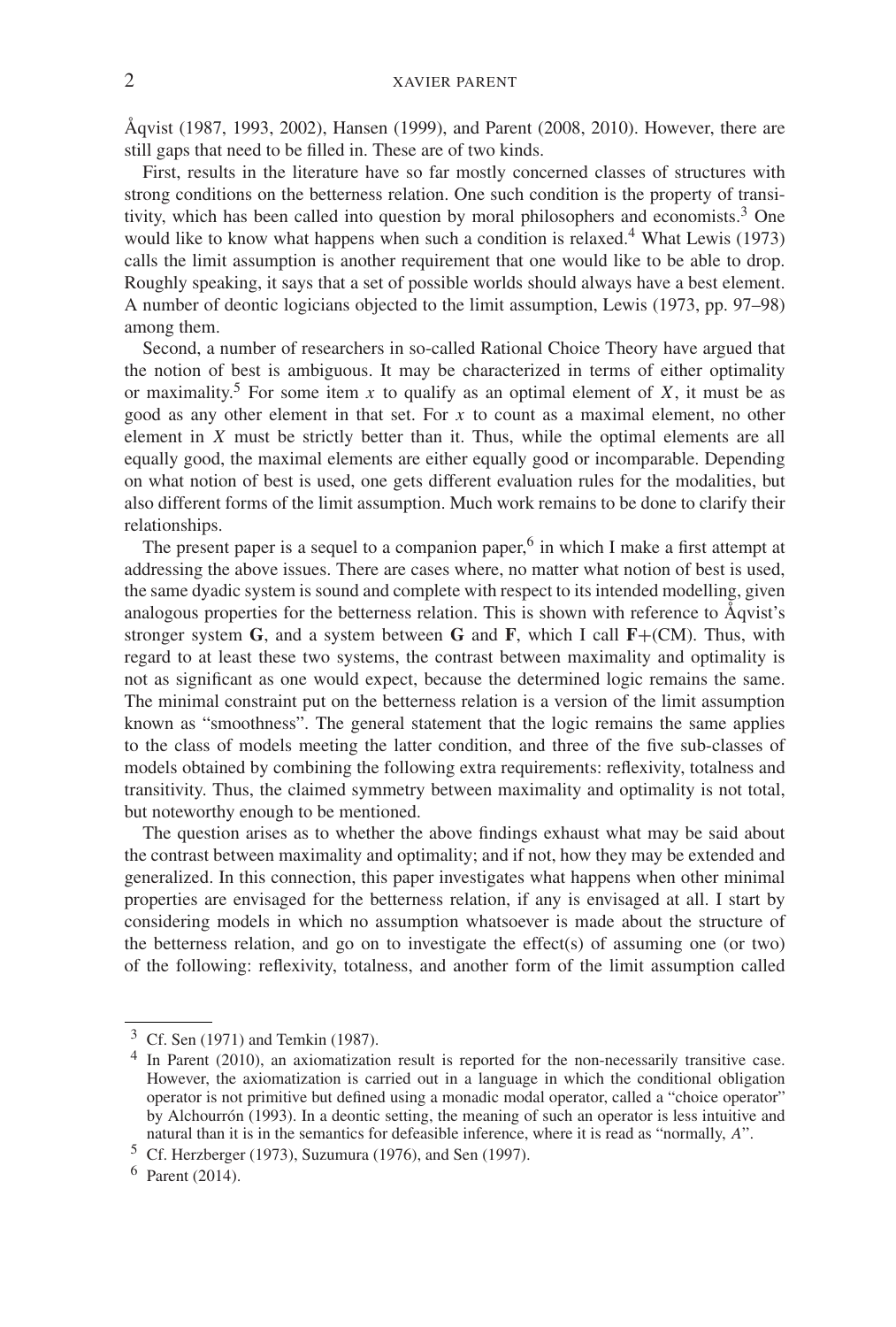"limitedness". This, with a view to appreciate whether the choice between maximality and optimality matters here.

This paper is organized as follows. In Section 2, I describe the systems being used. In Section 3, I show completeness. In Section 4, I conclude with some remarks.

**§2. Syntax, semantics and proof theory.** The syntax is generated by adding the following operators to the syntax of propositional logic:  $\Box$  (for necessity);  $\diamond$  (for possibility);  $\bigcirc$ (-/-) (for conditional obligation); *P*(-/-) (for conditional permission). The set of well-formed formulas is defined in the straightforward way. Iterated modalities are allowed, and so are mixed formulas, e.g.,  $p \wedge \bigcirc (q/p)$ . Prop denotes the set of all propositional letters.

A preference model is a structure

$$
M=(W,\succeq,v)
$$

in which

- (i)  $W \neq \emptyset$  (*W* is a non-empty set of "possible worlds");
- (ii)  $\succeq \subseteq W \times W$  (intuitively,  $\succeq$  is a betterness or comparative goodness relation; " $a \succeq b$ " can be read as "world *a* is at least as good as world *b*");
- (iii)  $v$ : Prop  $\rightarrow$   $\mathcal{P}(W)$  (*v* is an assignment, which associates a set of possible worlds to each propositional letter *p*).

The definition of truth at a world in a model is as usual except for the modal operators. For the alethic modalities, we have

> $M, a \models \Box A$  iff for all *b* in  $W : M, b \models A$  $M, a \models \Diamond A$  iff for some *b* in  $W : M, b \models A$

The truth conditions for the deontic modalities have the following pattern, where *best*( $||A||^M$ ) is a shorthand for the set of best (according to  $\succeq$ ) worlds in which *A* is true:

$$
M, a \models \bigcirc (B/A) \quad \text{iff} \quad best(\|A\|^M) \subseteq \|B\|^M
$$
  

$$
M, a \models P(B/A) \quad \text{iff} \quad best(\|A\|^M) \cap \|B\|^M \neq \emptyset
$$

As already mentioned, there are two ways to formalize the notion of best antecedentworlds: one may do it using the notion of optimality, or the notion of maximality. They are not clearly distinguished in the deontic logic literature even though their differences can be significant.<sup>7</sup> They may be defined thus:

$$
opt_{\succeq}(\|A\|^M) = \{b \in \|A\|^M \mid \forall c \ (M, c \models A \to b \succeq c)\}
$$

$$
\max_{\succeq}(\|A\|^M) = \{b \in \|A\|^M \mid \forall c \ ((M, c \models A \& c \succeq b) \to b \succeq c)\}
$$

It is easy to see that  $\mathrm{opt}_{\succeq}(\|A\|^M) \subseteq \max_{\succeq}(\|A\|^M)$  although the converse inclusion may fail in general. Typically, it will fail if there are "gaps" in the ranking. For later reference, it is useful to note that totalness of  $\succeq$  ("for all  $a, b \in W, a \succeq b$  or  $b \succeq a$ ") is a sufficient condition for the two notions to coincide:

<sup>7</sup> Goble (2013) makes a similar point in the context of a discussion of Kratzer's semantics for monadic obligation.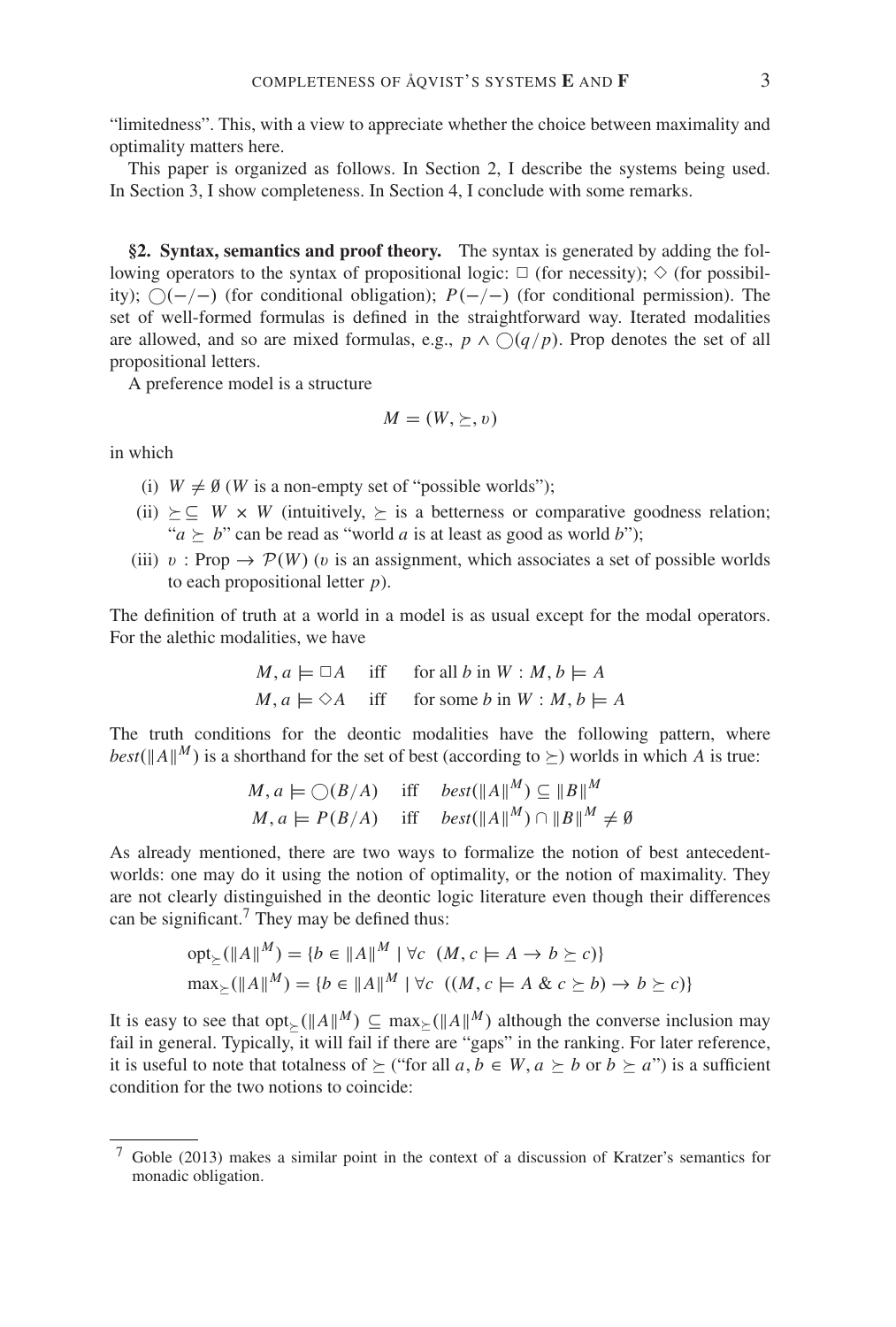PROPOSITION 2.1. *If*  $\succeq$  *is total, then*  $\mathrm{opt}_{\succeq}(\|A\|^M) = \max_{\succeq}(\|A\|^M)$ .

*Proof.* The proof is straightforward, and is omitted.  $\Box$ 

Thus, one gets two different pairs of evaluation rules depending on which of the following two equations is adopted: $8$ 

$$
best(\|A\|^M) = \max_{\geq} (\|A\|^M) \tag{max rule}
$$

$$
best(\|A\|^M) = opt_{\geq}(\|A\|^M)
$$
 (opt rule)

I shall say that a model *M* applies the max rule or the opt rule, depending on whether, in *M*, deontic formulas are interpreted using the former or the latter. From Proposition 2.1, it immediately follows that, in a given model M with  $\succeq$  total, the same deontic formulas are true at a given world whatever rule is applied. I shall usually drop reference to *M* when it is clear what model is intended. When it is pertinent, I will also use the subscripted notation  $\models_o$  or  $\models_m$  to indicate interpreting deontic formulas in terms of the opt rule or the max rule.

The comparative goodness relation  $\succeq$  may be constrained by suitable conditions as desired. In this paper, I will be primarily interested in the following two constraints, besides totalness:

- reflexivity: for all  $a \in W$ ,  $a \succeq a$ ;
- limitedness: if  $||A||^M \neq \emptyset$  then *best*( $||A||^M$ )  $\neq \emptyset$ .<sup>9</sup>

A betterness relation  $\succeq$  will be called "opt-limited" or "max-limited" depending on whether limitedness holds with respect to  $opt_{\succ}$  or max $_{\succeq}$ . Reflexivity and limitedness have rarely been studied in their own right. Neither has been the import of totalness, alone or combined with limitedness.

Limitedness implements what Lewis (1973) calls the "limit assumption". It guarantees the existence of a best *A*-world, whenever *A* is consistent. The limit assumption can be formulated using an alternative (albeit not necessarily equivalent) condition, called "smoothness" (or "stopperedness") in the non-monotonic logic literature: if  $a \models A$ , then either  $a \in best(\|A\|^M)$  or  $b \in best(\|A\|^M)$  for some *b* such that  $b \succeq a$  and  $a \not\succeq b$ . Again, this can be spelled out in two different ways, depending on whether the max rule or the opt rule is used. In the companion paper mentioned in Section 1, these two variants of the smoothness condition are discussed in their own right, and so is their interplay with the two variants of limitedness as described above.<sup>10</sup> In this paper, I will put smoothness aside.

In Åqvist (1987, p. 181) and Åqvist (2002, p. 248), the following proof theory is given to **E**:

| All truth functional tautologies | (PL) |  |
|----------------------------------|------|--|
|----------------------------------|------|--|

$$
S5-schematic for \Box and \Diamond
$$
 (S5)

<sup>8</sup> Hansson (1969), Makinson (1993, sec. 7.1), Prakken & Sergot (1997), and Schlechta (1995) use the max rule. Alchourrón (1993, 1995), Åqvist (1987, 1993, 2002), Hansen (2005, sec. 6), McNamara (1995), and Spohn (1975) work with the opt rule. Neither Goldman (1977), nor Jackson (1985), nor Hilpinen (2001, sec. 8.5) specifies what notion of best is meant. (The last one uses "best" and "deontically optimal" interchangeably, but leaves optimality undefined.)

<sup>9</sup> I follow Åqvist's terminology. Alchourrón (1993) calls the constraint "limit expansion".

 $10$  The reader is invited to compare the discussion there with the paper by Goble (2013, sec. 1.2) mentioned above.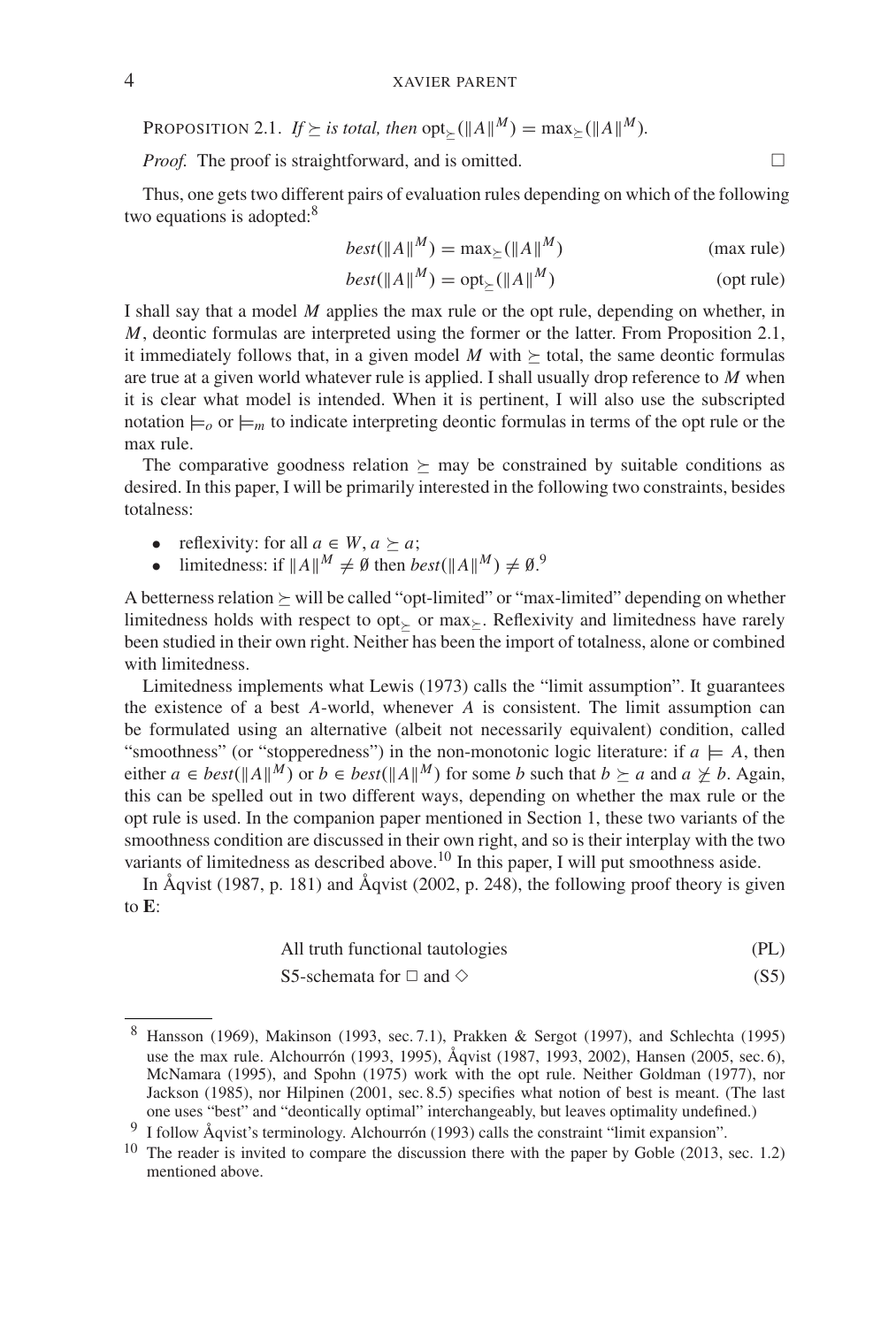$$
P(B/A) \leftrightarrow \neg \bigcirc (\neg B/A) \tag{DfP}
$$

$$
\bigcirc (B \to C/A) \to (\bigcirc (B/A) \to \bigcirc (C/A))
$$
 (COK)

$$
\bigcirc (B/A) \to \Box \bigcirc (B/A) \tag{Abs}
$$

$$
\Box A \rightarrow \bigcirc (A/B) \tag{Nec}
$$

$$
\Box(A \leftrightarrow B) \to (\bigcirc (C/A) \leftrightarrow \bigcirc (C/B))
$$
 (Ext)

$$
\bigcirc (A/A) \tag{Id}
$$

$$
\bigcirc (C/A \wedge B) \to \bigcirc (B \to C/A) \tag{Sh}
$$

If 
$$
\vdash A
$$
 and  $\vdash A \rightarrow B$  then  $\vdash B$  (MP)

If 
$$
\vdash A
$$
 then  $\vdash \Box A$  (N)

The abbreviations (PL), (S5), (MP) and (N) are self-explanatory. (DfP) introduces "*P*" as the dual of " $\bigcirc$ " in the usual way. (COK) is the conditional analogue of the familiar distribution axiom K. (Abs) is the absoluteness axiom of Lewis (1973), and reflects the fact that the ranking is not world-relative. (Nec) is the deontic counterpart of the familiar necessitation rule. (Ext) permits the replacement of equivalent sentences in the antecedent of deontic conditionals. (Id) is the deontic analogue of the identity principle. (Sh) is named after Shoham (1988), who seems to have been the first to discuss it.

The basis of **F** is that of **E** with the single extra axiom:

$$
\Diamond A \to (\bigcirc (B/A) \to P(B/A))
$$
 (D<sup>\*</sup>)

 $(D<sup>*</sup>)$  is the conditional analogue of the familiar axiom D. Its import is simply that conflicts of obligations are ruled out, for consistent (or possible) antecedents.

In Section 1 above, there was a brief mention of two extensions of **F** of increasing strength: **F**+(CM) and **G**. They are obtained by supplementing **F** with (CM) and (Sp), respectively:

$$
(\bigcirc (B/A) \land \bigcirc (C/A)) \to \bigcirc (C/A \land B) \tag{CM}
$$

$$
(P(B/A) \land \bigcirc (B \to C/A)) \to \bigcirc (C/A \land B) \tag{Sp}
$$

 $(CM)$  is the principle of cautious monotony from the non-monotonic logic literature.<sup>11</sup> (Sp) is sometimes called the "Spohn axiom", after the logician who first introduced it.<sup>12</sup> It is equivalent to the so-called principle of rational monotony.<sup>13</sup> These two systems will be put aside.

The following applies:

THEOREM 2.2. *Under the opt rule or the max rule,* **E** *is sound with respect to:*

- (i) *the class of all preference models;*
- (ii) *the class of preference models in which*  $\succeq$  *is reflexive*;
- (iii) *the class of preference models in which*  $\succeq$  *is total.*

*Proof.* The argument is straightforward, and is omitted. None of the axioms depend on reflexivity or totalness.  $\Box$ 

<sup>11</sup> Cf. Kraus et al. (1990).

<sup>12</sup> Cf. Spohn (1975).

<sup>13</sup> Cf. Lehmann & Magidor (1992).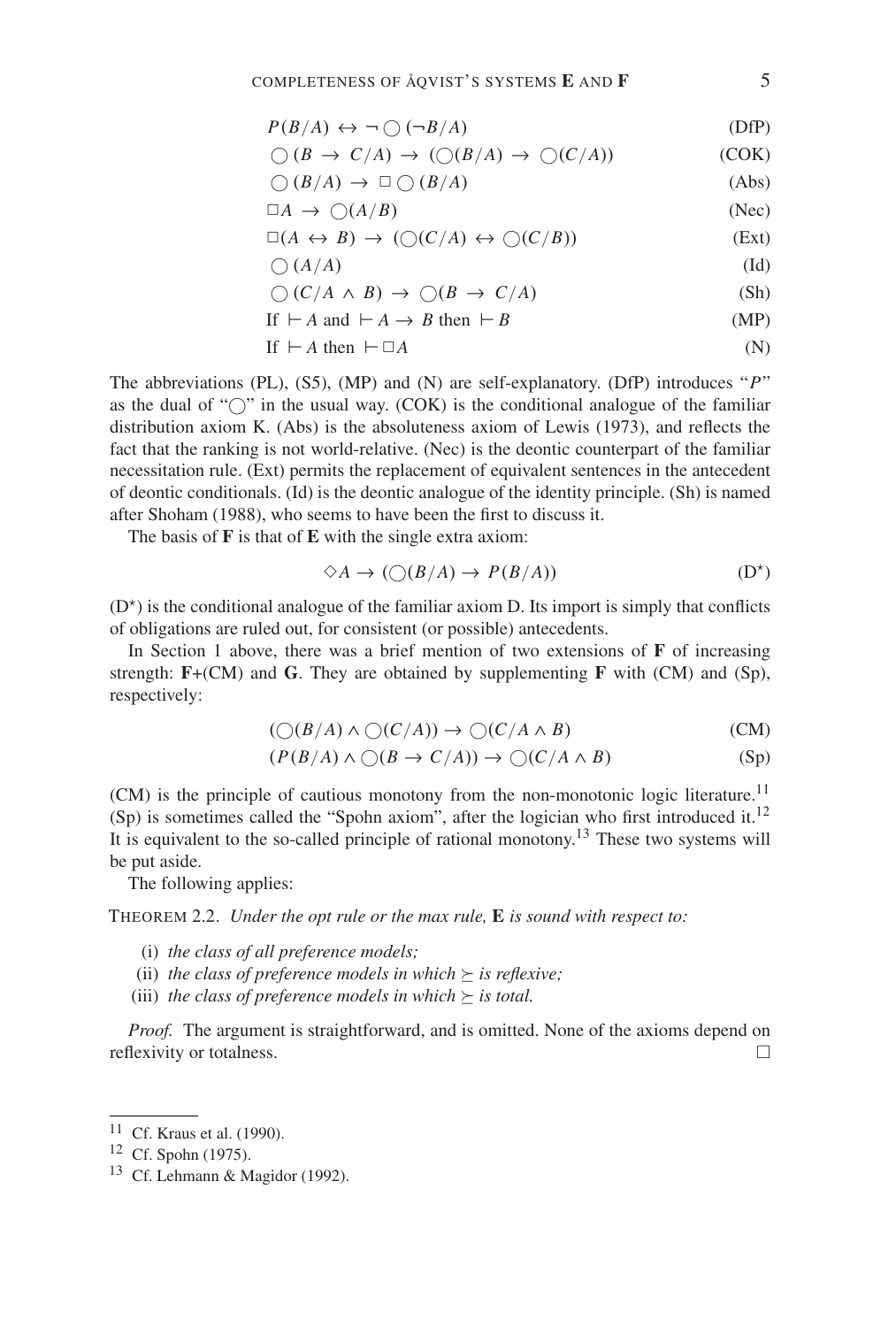THEOREM 2.3. *Under the opt rule,* **F** *is sound with respect to:*

- (i) *the class of preference models in which*  $\succeq$  *is opt-limited*;
- (ii) *the class of preference models in which*  $\succeq$  *is opt-limited and reflexive*;
- (iii) *the class of preference models in which*  $\geq$  *is opt-limited and total.*

*Proof.* It suffices to verify that opt-limitedness validates (D<sup>\*</sup>). Assume  $a \models \Diamond A$  and  $a \models \bigcirc (B/A)$ . From the first,  $||A||^M \neq \emptyset$ . By opt-limitedness, there is some  $b \in \text{opt}_{\succeq} (||A||^M)$ . From the second opening assumption,  $b \models B$ . Hence,  $a \models P(B/A)$  as required.

THEOREM 2.4. *Under the max rule,* **F** *is sound with respect to:*

- (i) *the class of preference models in which*  $\succeq$  *is max-limited*;
- (ii) *the class of preference models in which*  $\succeq$  *is max-limited and reflexive*;
- (iii) *the class of preference models in which*  $\succeq$  *is max-limited and total.*

*Proof.* A similar argument as in the proof of Theorem 2.3 may be used to show that max-limitedness validates  $(D^{\star})$ . ).  $\Box$ 

Completeness is addressed in the next section.

**§3. Completeness.** In Åqvist (1987, pp. 179, 181) and Åqvist (2002, pp. 247, 249), the question of whether  $E$  and  $F$  are complete with respect to their intended Hanssonian modelling is left as an open issue. For both systems, a semantics applying the opt rule is used. For **E**,  $\succeq$  is required to be reflexive. For **F**,  $\succeq$  is in addition required to be opt-limited. Below I will tackle Åqvist's problem, but I will allow for the kind of variations hinted at in Section 2. With the opt rule replaced with the max rule, and max-limitedness in place of opt-limitedness, one gets closer to Hansson's own picture of his systems DSDL1 and DSDL2. One would like to know what happens then.

The proof of completeness is intricate, and takes a detour through the selection function semantics stemming from Stalnaker (1968) and generalized by Chellas (1975). Such a semantics has been adapted to the present setting in Åqvist (2002). The proposed approach is related to the two-step methodology used by Schlechta (1997, chap. 2) when discussing representation problems for non-monotonic structures. What follows is an attempt to recast the method into a modal logic framework. I shall call these new structures "selection function models", to distinguish them from those described above. In models of this new sort, the betterness relation  $\succeq$  is swapped for a selection function f, which associates with each sentence *A* a subset of  $||A||^M$ , heuristically the subset of those *A*-worlds that are best. The evaluation rules for the dyadic modalities are rephrased thus:

$$
M, a \models \bigcirc (B/A) \quad \text{iff} \quad f(A) \subseteq ||B||^M
$$
  

$$
M, a \models P(B/A) \quad \text{iff} \quad f(A) \cap ||B||^M \neq \emptyset
$$

The relevant constraints for f are:

If 
$$
||A||^M = ||B||^M
$$
 then  $f(A) = f(B)$  (Syntax-independence)  
\n $f(A) \subseteq ||A||^M$  (Inclusion)  
\n $f(A) \cap ||B||^M \subseteq f(A \wedge B)$  (Chernoff)  
\nIf  $||A||^M \neq \emptyset$  then  $f(A) \neq \emptyset$  (Consistency-preservation)

The third constraint is named after Chernoff, who uses it in Chernoff (1954).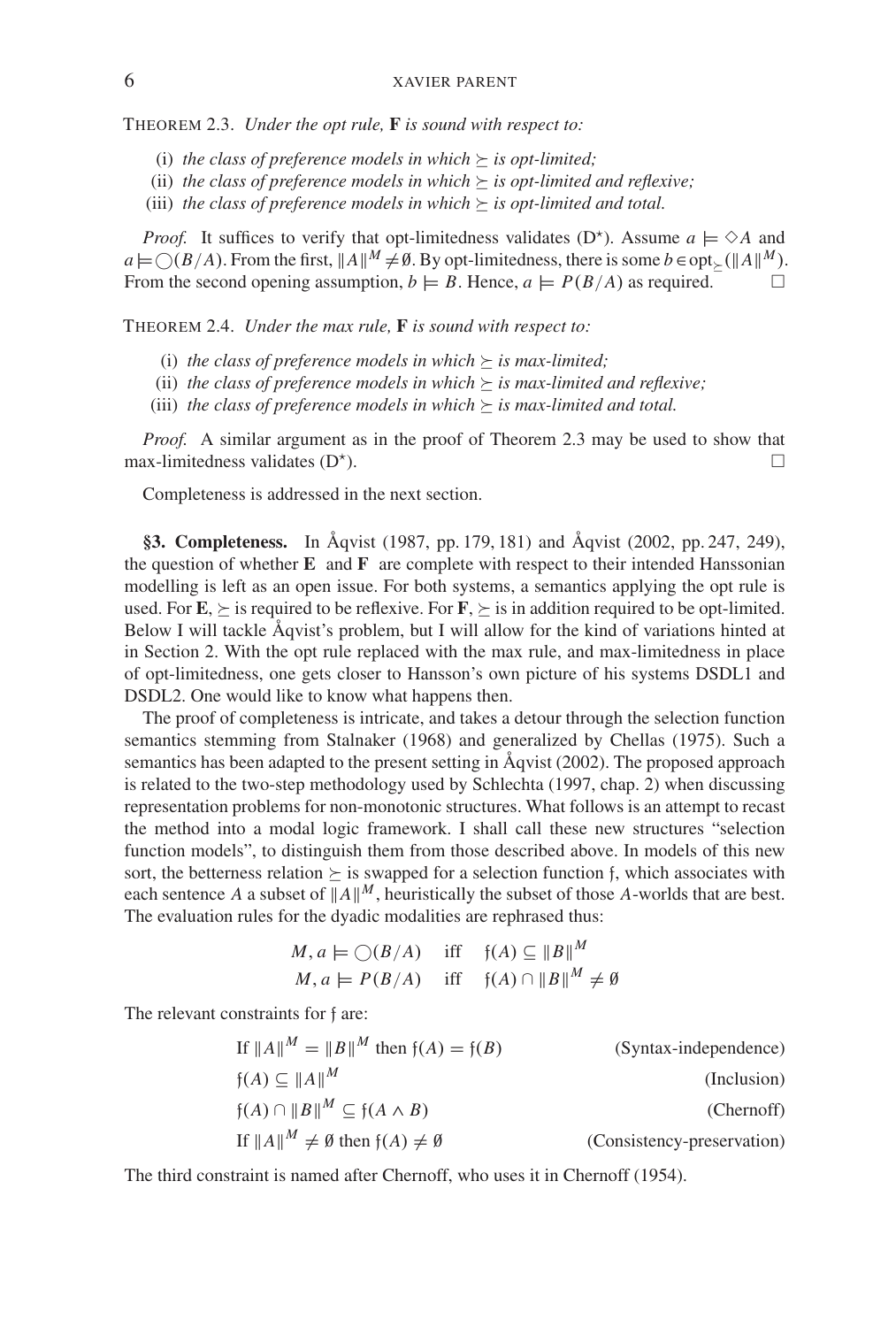The following applies:

THEOREM 3.1. *System* **E** *is sound and complete with respect to the class of selection function models*  $M = (W, \mathfrak{f}, v)$  *in which*  $\mathfrak{f}$  *meets syntax-independence, inclusion and Chernoff.*

*Proof.* The proof is the same as for Åqvist's system **G** in Åqvist (2002, Theorem 77,  $p. 251$ ).

THEOREM 3.2. *System* **F** *is sound and complete with respect to the class of selection function models*  $M = (W, \mathfrak{f}, v)$  *in which*  $\mathfrak{f}$  *meets syntax-independence, inclusion, Chernoff, and consistency-preservation.*

*Proof.* As per above.

The following will come in handy later:

THEOREM 3.3. *For every preference model*  $M = (W, \succeq, v)$ *, there is a preference model*  $M' = (W', \geq', v')$  *in which*  $\geq'$  *is total, and such that, under the opt rule, M' is equivalent* to M. On that model,  $\succeq'$  is reflexive. Furthermore, if  $\succeq$  is opt-limited, then so is  $\succeq'$ .

*Proof.* Let  $M = (W, \succeq, v)$ . Define  $M' = (W', \succeq', v')$  as follows:

- $W' = \{ \langle a, n \rangle \mid a \in W, n \in \omega \}$
- $\langle a, n \rangle \succeq' \langle b, m \rangle$  iff  $a \succeq b$  or  $n \geq m$
- $v'(p) = \{ \langle a, n \rangle \mid a \in v(p) \}$

Each world *a* in *W* has infinitely (albeit countably) many "duplicates" in *W*'. Thus,  $W' \neq \emptyset$ whenever  $W \neq \emptyset$ .  $\succeq'$  is total, since  $\geq$  is.

To show equivalence amounts to showing that, for all  $a \in W$ , and all  $n \in \omega$ ,  $a \models A$  iff  $\langle a, n \rangle \models A$ . The proof is by induction on *A*. I just do the case in which *A* is  $\bigcirc(C/B)$ .

From left-to-right, assume  $a \models \bigcirc(C/B)$ . Consider any  $\langle b, m \rangle \in W'$  such that  $\langle b, m \rangle \in C$  $\operatorname{opt}_{\succeq'}(\|B\|^{M'})$ . We have  $\langle b, m \rangle \models B$ . By the inductive hypothesis,  $b \models B$ . Suppose for *reductio* that  $b \notin \text{opt}_{\geq} (\|B\|^M)$ . Then, there is some  $c \in W$  such that  $c \models B$  and  $b \not\geq c$ . But  $\langle c, m \rangle \in W'$ , and hence  $\langle c, m+1 \rangle \in W'$ . By the inductive hypothesis,  $\langle c, m+1 \rangle \models B$ . By definition of  $\geq'$ ,  $\langle b, m \rangle \not\geq' \langle c, m + 1 \rangle$  – contradiction. Thus,  $b \in \text{opt}_{\geq}(\|B\|^M)$ , and hence  $b \models C$ . By the inductive hypothesis,  $\langle b, m \rangle \models C$ , which suffices for  $\langle a, n \rangle \models$  $\bigcirc$ (*C*/*B*).

For the converse direction, let  $\langle a, n \rangle \models \bigcirc(C/B)$ . Let  $b \in W$  be such that  $b \in opt_{\succeq}(\|B\|^M)$ . We have  $b \models B$ . We also have  $\langle b, n \rangle \in W'$ . By the inductive hypothesis,  $\langle b, n \rangle \models B$ . Let  $\langle c, m \rangle$  ∈ *W'* be such that  $\langle c, m \rangle$   $\models$  *B*. By the inductive hypothesis,  $c$   $\models$  *B*. But *b*  $\geq$  *c*, since  $b \in \text{opt}_{\geq}(\|B\|^M)$ . By definition of  $\geq', \langle b, n \rangle \geq' \langle c, m \rangle$ . So  $\langle b, n \rangle \in \text{opt}_{\geq'}(\|B\|^M')$ , and hence  $\langle b, n \rangle \models C$ . By the inductive hypothesis,  $b \models C$ , which suffices for  $a \models \bigcirc(C/B)$ .

Reflexivity of  $\geq'$  follows from totalness of  $\geq'$ . The fact that opt-limitedness for  $\geq$  implies opt-limitedness for  $\geq'$  follows from the definition of  $\geq'$  and the equivalence between models. Assume there is some  $\langle a, n \rangle \in W'$  such that  $\langle a, n \rangle \models A$ . By the above,  $a \models A$ . Since  $\succeq$  is opt-limited, there is some  $b \in W$  such that  $b \in opt_{\succeq}(\|A\|^M)$ . Hence,  $b \models A$ . But  $\langle b, n \rangle \in W'$ . By the above,  $\langle b, n \rangle \models A$ . Let  $\langle c, m \rangle \in W'$  be such that  $\langle c, m \rangle \models A$ . By the equivalence between models again,  $c \models A$ , and so  $b \succeq c$ , since  $b \in \text{opt}_{\leq}[||A||^M)$ . By definition of  $\geq'$ ,  $\langle b, n \rangle \geq' \langle c, m \rangle$ , which suffices for  $\langle b, n \rangle \in opt_{\geq'}(||A||^{M'})$ .

 $\Box$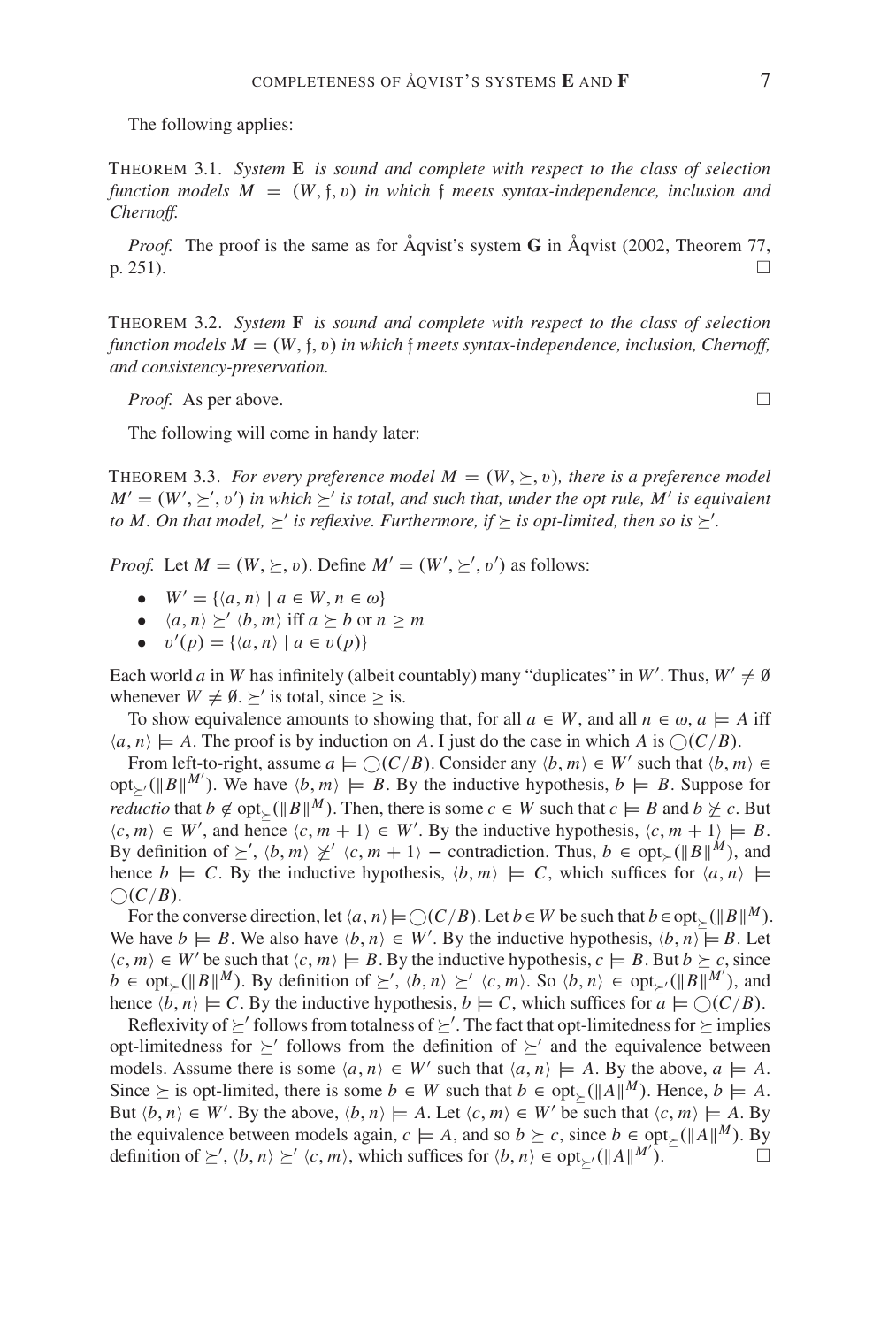### 8 XAVIER PARENT

COROLLARY 3.4. *For every preference model*  $M = (W, \succeq, v)$  *applying the opt rule, there is a preference model*  $M' = (W', \geq', v')$  *in which*  $\geq'$  *is total, applying the max rule, and such that M' is equivalent to M. On that model,*  $\geq'$  *is reflexive. Furthermore, if*  $\geq$  *is opt-limited, then*  $\succeq'$  *is max-limited.* 

*Proof.* This follows from Theorem 3.3. Consider the model M' as defined in the proof of this theorem. On that model,  $\geq'$  is total. An easy induction establishes that  $\langle a, n \rangle \models_0 A$ iff  $\langle a, n \rangle \models_m A$ , using Proposition 2.1. Furthermore, in the argument for opt-limitedness,  $\langle b, n \rangle \in \max_{a \in \mathcal{A}} (||A||^{M'})$ .  $\langle b, n \rangle \in \max_{\succeq'} (\|A\|^{M'})$ ).  $\Box$ 

The next step is to show that, with **E** and **F**, the selection function semantics matches the preference-based semantics. It is known that each preference model applying the opt rule generates an equivalent selection function model in which f meets the relevant conditions.<sup>14</sup> It remains to establish that the converse also holds. To this end, I adapt to the present setting a construction used by Schlechta (1997) in the context of the study of nonmonotonic reasoning.

As usual, a function is understood as a relation that associates each element of one set with a unique element of another set.<sup>15</sup> A family of sets refers to any function *g* on a domain *I* (called an index set) such that, for each  $i \in I$ ,  $g(i)$  is a set. Writing  $g(i)$  as *X<sub>i</sub>*, the range of this function is the collection  ${X_i}_{i \in I}$ . Whenever convenient, we use the latter (more compact) notation to refer to the family itself. When  $I = \emptyset$ , we speak of the empty family, Ø. Let  $\{X_i\}_{i \in I}$  be a family of sets. A function  $g : I \to \bigcup_{i \in I} X_i$  is called a choice function on the family  $\{X_i\}_{i \in I}$  if  $(\forall i \in I)(g(i) \in X_i)$ . In other words, *g* picks up a representative from each  $X_i$ . The set of all choice functions on the family  $\{X_i\}_{i \in I}$  is called the general cartesian product of  $\{X_i\}_{i \in I}$ , and is denoted by  $\prod_i \{X_i\}$ . This is the set *i*∈*I*

$$
\{g: I \to \bigcup_{i \in I} X_i \mid (\forall i \in I)(g(i) \in X_i)\}
$$

Note that, if  $I = \emptyset$ , then the only such *g* is  $\emptyset$ .

Now comes the result to be established.

THEOREM 3.5. *For every selection function model*  $M = (W, \mathfrak{f}, v)$  *in which*  $\mathfrak{f}$  *meets syntaxindependence, inclusion and Chernoff, there is a preference model*  $M' = (W', \succeq, v')$  *such that, under the opt rule, M is equivalent to M.*

*Proof.* Let  $M = (W, \mathfrak{f}, v)$ . For all  $a \in W$ , define  $\mathcal{Y}_a = {\|C\|}^M \subseteq W \mid a \in {\|C\|}^M$ f(*C*)}. Note that  $\emptyset \notin \mathcal{Y}_a$  although it may well be that  $\mathcal{Y}_a = \emptyset$ . Put  $F_a := \prod \mathcal{Y}_a$ . Define  $M' = (W', \succeq, v')$  as follows:

•  $W' = \{ \langle a, g \rangle \mid a \in W, g \in F_a \}$ 

• 
$$
\langle a, g \rangle \succeq \langle b, g' \rangle
$$
 iff  $b \notin \text{Rng}(g)$ 

•  $v'(p) = \{ \langle a, g \rangle \mid a \in v(p) \}$ 

Here  $\text{Rng}(g)$  denotes the range of *g*, viz  $\{c \mid \langle i, c \rangle \in g \text{ for some } i \in I\}.$ 

<sup>14</sup> Cf. Åqvist (1987, sec. 21).

<sup>&</sup>lt;sup>15</sup> Cf. e.g. Halmos (1960, p. 31). A function whose domain is empty is referred to as the empty function. It is denoted by  $\emptyset : \emptyset \to Y$  or briefly by  $\emptyset$ . (*Y* may or may not be empty.)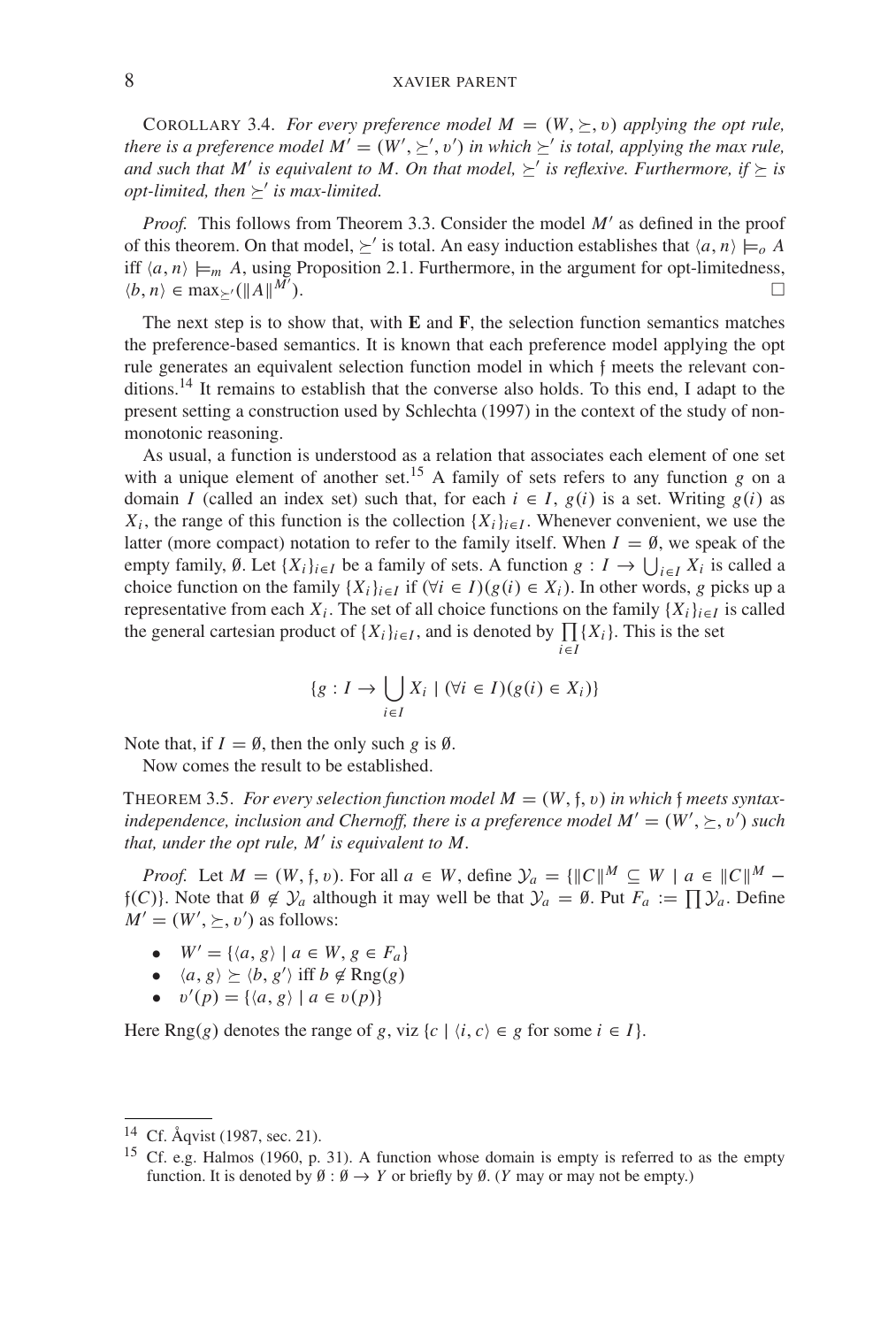LEMMA 3.6. *For all a*  $\in$  *W*, *there exists some g such that*  $g \in F_a$ .

*Proof.* Let  $a \in W$ . Either i)  $\mathcal{Y}_a = \emptyset$  or ii)  $\mathcal{Y}_a \neq \emptyset$ . In case i),  $F_a = \{\emptyset\}$ . In case ii),  $\mathcal{Y}_a$  is a collection of non-empty sets  $\{X_i\}_{i\in I}$ , with  $I \neq \emptyset$ . By the axiom of choice, their cartesian product too is non-empty; that is, there exists a function  $g: I \to \bigcup_{i \in I} X_i$  such that  $(\forall i \in I)(g(i) \in X_i).$ 

Non-emptiness of *W* follows immediately, as required by our definition of what counts as a preference model:

COROLLARY 3.7.  $W' \neq \emptyset$ .

*Proof.*  $W \neq \emptyset$ . Hence, there exists some  $a \in W$ . By Lemma 3.6, there is some g such that  $g \in F_a$ . Hence,  $\langle a, g \rangle \in W'$ , and so  $W' \neq \emptyset$  as required.

LEMMA 3.8.  $a \in \mathfrak{f}(B) \Leftrightarrow a \in ||B||^M$  and  $(\exists g \in F_a)$   $(\text{Rng}(g) \cap ||B||^M) = \emptyset$ .

*Proof.* ( $\Leftarrow$ ) Assume *a*  $\notin$   $\{ [B] \mid M \}$ , then we are done. So assume *a*  $\in$   $||B||^M$ . It then follows that  $a \in ||B||^M - f(B)$ . By construction, there is some  $i \in I$  such that  $X_i \in$  $\mathcal{Y}_a$  and  $X_i = ||B||^M$ . Let  $g \in F_a$ . By definition,  $g(i) \in ||B||^M$ , and so  $\text{Rng}(g) \cap ||B||^M \neq \emptyset$ . Thus, either  $a \notin ||B||^M$  or  $\forall g \in F_a$  (Rng( $g$ )  $\cap ||B||^M$ ) =  $\emptyset$ , as required.

(⇒) Assume *a* ∈  $f(B)$ . By inclusion, *a* ∈  $||B||^M$ .

Suppose  $\mathcal{Y}_a = \emptyset$ . Then,  $F_a = \{\emptyset\}$ . Trivially  $\text{Rng}(\emptyset) \cap ||B||^M = \emptyset$ .

Suppose  $\mathcal{Y}_a \neq \emptyset$ . Let  $\mathcal{Y}_a$  be of the form  $\{X_i\}_{i \in I}$ , where, for all  $i \in I$ ,  $X_i \neq \emptyset$ .

The first step is to show that, for all  $i \in I$ , there is some  $b \in X_i$  such that  $b \notin ||B||^M$ . Suppose otherwise. Then, for some  $i \in I$ , and some C,  $X_i = ||C||^M \subseteq ||B||^M$ . We have  $||C||^M \in \mathcal{Y}_a$ . So, by construction,  $a \in ||C||^M$  and  $a \notin f(C)$ . But  $a \in f(B) \cap ||C||^M$ . Chernoff, then, yields  $a \in \mathfrak{f}(B \wedge C)$ . But  $\|B \wedge C\|^M = \|C\|^M$ , since  $\|C\|^M \subseteq \|B\|^M$ . So, by syntax-independence,  $a \in \mathfrak{f}(C)$ , a contradiction.

The next step is to form the n-tuple of all these *b*'s. Consider the family  ${Y_i}_{i \in I}$ , where  $Y_i = X_i - ||B||^M$ , for each  $i \in I$ . By the above, this is a collection of non-empty sets. By the axiom of choice, their cartesian product too is non-empty; that is, there exists a function  $g: I \to \bigcup_{i \in I} Y_i$  such that  $(\forall i \in I)(g(i) \in Y_i)$ . For all  $i \in I, Y_i \subseteq X_i$ . So *g* meets the requirements for membership in *Fa*:

- $g \subseteq I \times \bigcup_{i \in I} X_i;$
- For all  $i \in I$ , there is a unique  $c$  in  $\bigcup_{i \in I} X_i$ , such that  $\langle i, c \rangle \in g$ ;
- For all  $i \in I$ ,  $g(i) \in X_i$ .

On the other hand,  $\text{Rng}(g) \cap ||B||^M = \emptyset$ .

Equivalence between models may be stated thus: for all  $a \in W$ , and all  $g \in F_a$ ,  $a \models A$ iff  $\langle a, g \rangle \models A$ . I just do the case where  $A := \bigcirc(C/B)$ . To this end, it is enough to show that, under the inductive hypothesis, we have that

LEMMA 3.9. 
$$
a \in \mathfrak{f}(B) \Leftrightarrow (\exists g \in F_a) \ (\langle a, g \rangle \in \text{opt}_{\succeq}(\|B\|^{M'}))
$$

*Proof.* (⇒) Suppose  $a \in f(B)$ . By Lemma 3.8,  $a \models B$  and  $(\exists g \in F_a)$  (Rng(*g*) ∩  $\|B\|^M$ ) = Ø. By the inductive hypothesis,  $\langle a, g \rangle \models B$ . Consider any  $\langle b, g' \rangle$  such that *k*, *g*<sup> $\land$ </sup>  $\models$  *B*. By the inductive hypothesis, *b*  $\models$  *B*. Since Rng(*g*)∩ || *B*||<sup>*M*</sup> = Ø, *b* ∉ Rng(*g*), and so  $\langle a, g \rangle \succeq \langle b, g' \rangle$ . Hence  $\langle a, g \rangle \in opt_{\succeq}(\|B\|^{M'}).$ 

(←) Assume  $(\exists g \in F_a)$   $((a, g) \in \text{opt}_{\geq}([B \parallel M]))$ . We have  $\langle a, g \rangle \models B$ . By the inductive hypothesis,  $a \models B$ . Suppose for *reductio* that Rng(*g*)  $\cap$   $||B||^M \neq \emptyset$ . Then, there is some

$$
\qquad \qquad \Box
$$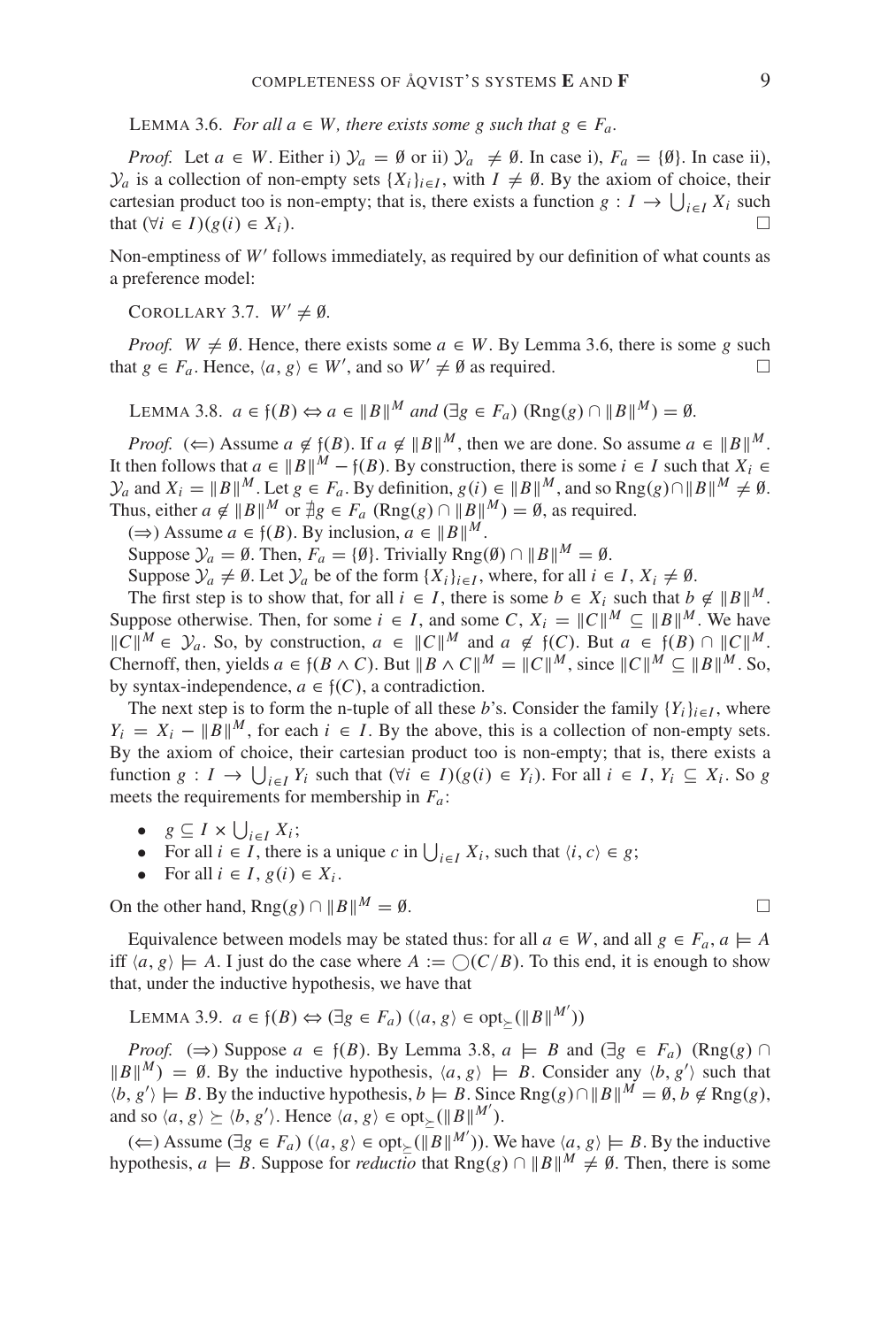*b* ∈  $||B||^M$  with *b* ∈ Rng(*g*). By Lemma 3.6, there exists some  $g' \in F_b$ , and hence  $\langle b, g' \rangle \in$ *W*'. By the inductive hypothesis,  $\langle b, g' \rangle \models B$ . Since  $\langle a, g \rangle \in \text{opt}_{\succeq}(\|B\|^{M'}), \langle a, g \rangle \succeq$  $\langle b, g' \rangle$ , and thus *b* ∉ Rng(*g*), a contradiction. So, Rng(*g*) ∩ ||*B*||<sup>*M*</sup> = Ø. By Lemma 3.8,  $a \in f(B)$ , as required.

To see the equivalence, assume  $a \models \bigcirc (C/B)$ . Consider any  $\langle b, g' \rangle \in \text{opt}_{\succeq}(\|B\|^{M'})$ . By construction,  $g' \in F_b$ . By Lemma 3.9,  $b \in f(B)$ , and so  $b \models C$ . By the inductive hypothesis,  $\langle b, g' \rangle \models C$ , which suffices for  $\langle a, g \rangle \models \bigcirc(C/B)$ .

For the converse, assume  $\langle a, g \rangle \models \bigcirc(C/B)$ . Consider any  $b \in \mathfrak{f}(B)$ . Using Lemma 3.9, it follows that  $(\exists g' \in F_b)$   $(\langle b, g' \rangle \in opt_{\succeq}(\|B\|^{M'}))$ . So,  $\langle b, g' \rangle \models C$ . By the inductive hypothesis,  $b \models C$ , which suffices for  $a \models \bigcirc(C/B)$ .

COROLLARY 3.10. *For every selection function model*  $M = (W, \mathfrak{f}, v)$  *in which*  $\mathfrak{f}$  *meets syntax-independence, inclusion, Chernoff and consistency-preservation, there is a preference model*  $M' = (W', \succeq, v')$  *in which*  $\succeq$  *is opt-limited, and such that, under the opt rule, M is equivalent to M.*

*Proof.* This follows from Theorem 3.5. Note that Lemma 3.9 implies that  $\succeq$  is opt-<br>nited whenever f satisfies consistency-preservation limited whenever  $\mathfrak f$  satisfies consistency-preservation.

This yields weak and strong completeness with respect to preference models.

THEOREM 3.11. *Under the opt rule or the max rule,* **E** *is complete with respect to:*

- (i) *the class of all preference models;*
- (ii) *the class of preference models in which*  $\succeq$  *is reflexive*;
- (iii) *the class of preference models in which*  $\succeq$  *is total.*

*Proof.* For the sake of conciseness, I give the argument for weak completeness only.

- For (i), opt rule. Suppose that *A* is not derivable in **E**. By Theorem 3.1, there is a selection function model  $M = (W, \mathfrak{f}, v)$  in which  $\mathfrak{f}$  meets syntax-independence, inclusion, and Chernoff, and some point  $a \in W$ , such that  $a \not\models A$ . By Theorem 3.5 and Lemma 3.6, there is a preference model  $M' = (W', \succeq, v')$ , and some  $\langle a, g \rangle \in W'$ , such that  $\langle a, g \rangle \not\models_{\alpha} A$ . Hence, it is not the case that, under the opt rule, A is valid with respect to the class of all preference models.
- For (ii) and (iii), opt rule. It suffices to re-run the proof of (i) under the opt rule, and apply Theorem 3.3 to the model  $M'$  as described above.
- For (i), (ii) and (iii), max rule. It suffices to re-run the proof of (i) under the opt rule, and apply Corollary 3.4.

THEOREM 3.12. *Under the opt rule,* **F** *is complete with respect to:*

- (i) *the class of preference models in which*  $\succeq$  *is opt-limited*;
- (ii) *the class of preference models in which*  $\succeq$  *is opt-limited and reflexive*;
- (iii) *the class of preference models in which*  $\succeq$  *is opt-limited and total.*

*Proof.*

For (i). Suppose that *A* is not derivable in **F**. By Theorem 3.2, there is a selection function model  $M = (W, \mathfrak{f}, v)$  in which  $\mathfrak{f}$  meets syntax-independence, inclusion, Chernoff and consistency-preservation, and some point  $a \in W$ , such that  $a \not\models A$ . By Corollary 3.10 and Lemma 3.6, there is a preference model  $M' = (W', \succeq, v')$  in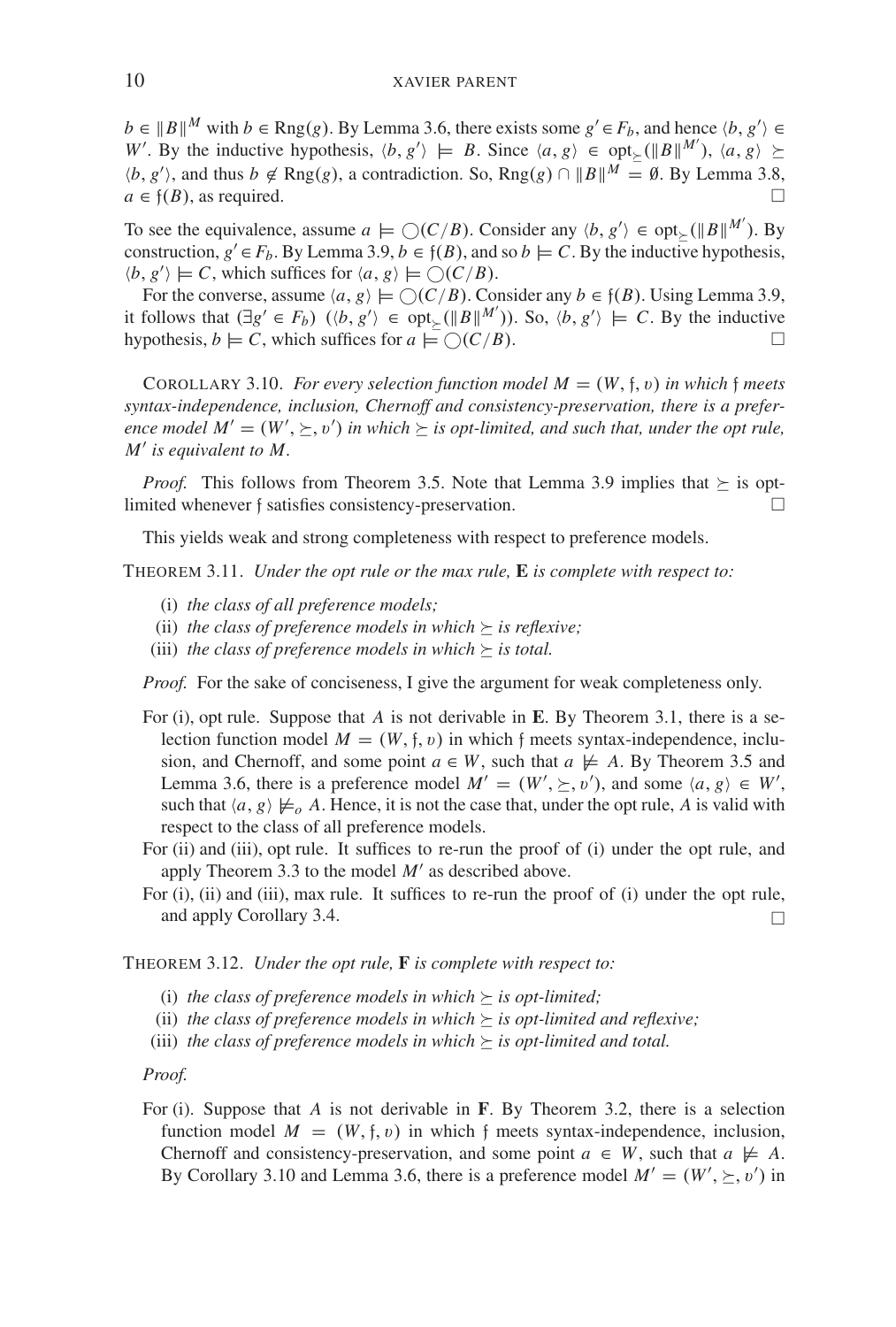which  $\succeq$  is opt-limited, and some  $\langle a, g \rangle \in W'$ , such that  $\langle a, g \rangle \not\models o \Lambda$ . Hence, it is not the case that, under the opt rule, *A* is valid with respect to the class of preference models in which  $\succ$  is required to be opt-limited.

For (ii) and (iii). The argument recapitulates that for (i), using in addition Theorem 3.3.

THEOREM 3.13. *Under the max rule,* **F** *is complete with respect to:*

- (i) the class of preference models in which  $\succ$  is max-limited;
- (ii) *the class of preference models in which*  $\geq$  *is max-limited and reflexive*;
- (iii) *the class of preference models in which*  $\succ$  *is max-limited and total.*

*Proof.* This follows similarly from Theorem 3.12 (i) and Corollary 3.4.

**§4. Conclusion.** Table 1 below summarizes the results established in this paper, putting them side by side with those reported in the companion paper mentioned in Section 1. The leftmost column shows the constraints placed on  $\succeq$ . The  $\pm$  symbol stands for the two possibilities of presence and absence of a given property. For instance, the top row covers the class of all preference models  $(\_)$ , the class of those in which  $\succeq$  is required to be reflexive  $(\pm)$ , and the class of those in which  $\succeq$  is required to be total, and hence reflexive  $(\frac{+}{+})$ . The other two columns show the corresponding systems, the middle column for models applying the max rule, and the rightmost one for models applying the opt rule. It is understood that smoothness (resp. limitedness) is defined for max in the max column, and for opt in the opt column.

The last two rows show the results reported in the aforementioned companion paper. The focus is on the stronger systems **F**+(CM) and **G**. The minimal property envisaged for

| Properties of $\succeq$                                          | Max      | Opt      |
|------------------------------------------------------------------|----------|----------|
| $\pm$ reflexivity<br>$\pm$ totalness                             | E        | Е        |
| limitedness<br>$\pm$ reflexivity<br>$\pm$ totalness              | F        | F        |
| smoothness<br>$\pm$ reflexivity<br>$\pm$ totalness               | $F+(CM)$ | $F+(CM)$ |
| smoothness<br>transitivity<br>$-$ totalness<br>$\pm$ reflexivity | ?        | G        |
| $+$ totalness<br>(reflexivity)                                   | G        |          |

Table 1. *Soundness and completeness results*

 $\Box$ 

 $\Box$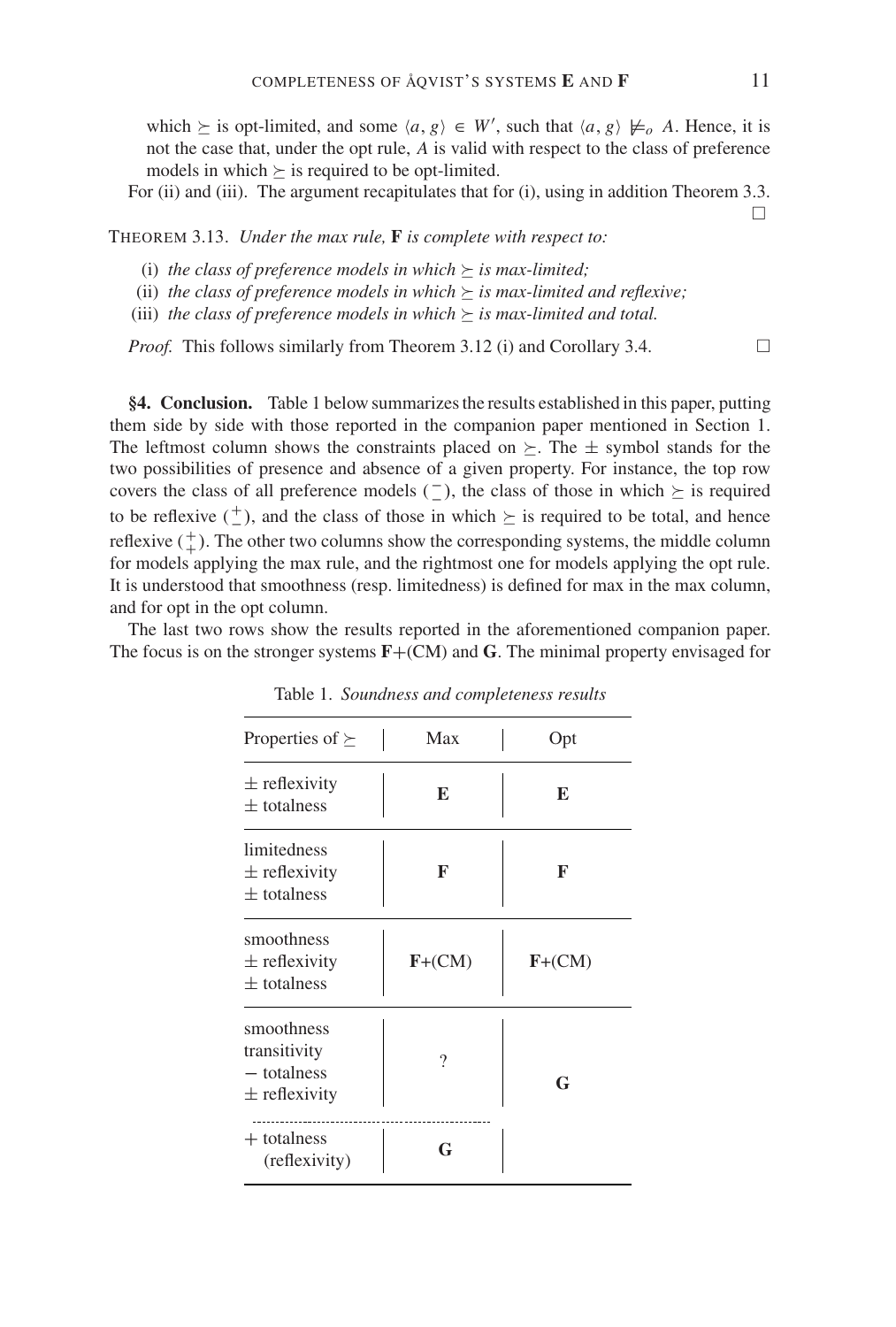the betterness relation is smoothness.<sup>16</sup> One can see that, with regard to at least these two systems, the contrast between maximality and optimality is not as significant as one would expect, because the determined logic remains the same. Thus, under the max rule or the opt rule,  $F+(CM)$  is sound and complete with respect to the class of models in which  $\succeq$  is required to be smooth, the class of those in which it is required to be smooth and reflexive, and the class of those in which it is required to be smooth and total. Likewise, under either rule, **G** is sound and complete with respect to the class of models in which  $\succeq$  is required to be smooth, transitive and total (and hence, reflexive). The special case when, under the max rule, totalness goes away is left open. This is indicated by a question mark in Table 1. I will get back to it in a moment.

The first two rows show the results that have just been established. We can see that the above point carries over to the different classes of models considered in this paper. First, under the max rule or the opt rule, **E** is sound and complete with respect to the class of all preference models, the class of those in which  $\succeq$  is required to be reflexive, and the class of those in which it is required to be total. Second, under either rule, **F** is sound and complete with respect to the class of preference models in which  $\succeq$  is required to be limited, the class of those in which it is required to be limited and reflexive, and the class of those in which it is required to be limited and total.

The completeness results for **E** and **F** were first established with respect to optimality, and then extended to maximality. The arguments made an essential use of the known completeness of the systems with respect to a selection function semantics. A key step was to show that, with **E** and **F**, the selection function semantics matches the preference semantics. Here the main difficulty was to show how to derive the latter from the former. This amounted to showing that, starting with a selection function model of the appropriate kind, one can always generate an equivalent preference model of the appropriate kind, which applies the opt rule. The completeness results were transferred from optimality to maximality, by showing that, under appropriate hypotheses regarding  $\succeq$ , the language of dyadic deontic logic cannot distinguish between a model applying the opt rule and one applying the max rule. That is, starting with a model of the appropriate kind, which applies the first rule, one can always find an equivalent model of the appropriate kind, which applies the second rule.

These results may be viewed negatively, as showing that the language of dyadic deontic logic lacks the expressive power to distinguish between optimality and maximality. However, there might be a larger story to tell about the contrast between the two when transitivity alone, or combined with limitedness, comes into the picture. The bottom row looks at transitivity in tandem with smoothness. Here a small difference between maximality and optimality already emerges. Under the max rule, the distinctive axiom of **G**, the Spohn axiom, requires both transitivity and totalness, while under the opt rule it requires transitivity only. In other words, under the opt rule, totalness alone has no import at all again, and neither has reflexivity. Thus, under the opt rule, **G** is also sound and complete with respect to the class of models in which  $\succeq$  is required to be smooth and transitive, and the class of those in which it is also required to be reflexive. There is nothing similar for **G** under the max rule. Goble (2014) reports a characterization result for these two classes of models under the max rule. The determined system, which he calls DDL-3, happens to

<sup>&</sup>lt;sup>16</sup> In the aforementioned paper, reflexivity and smoothness are in fact used in tandem, as is common practice in deontic logic. It can easily be extracted from the arguments given there that reflexivity is idle.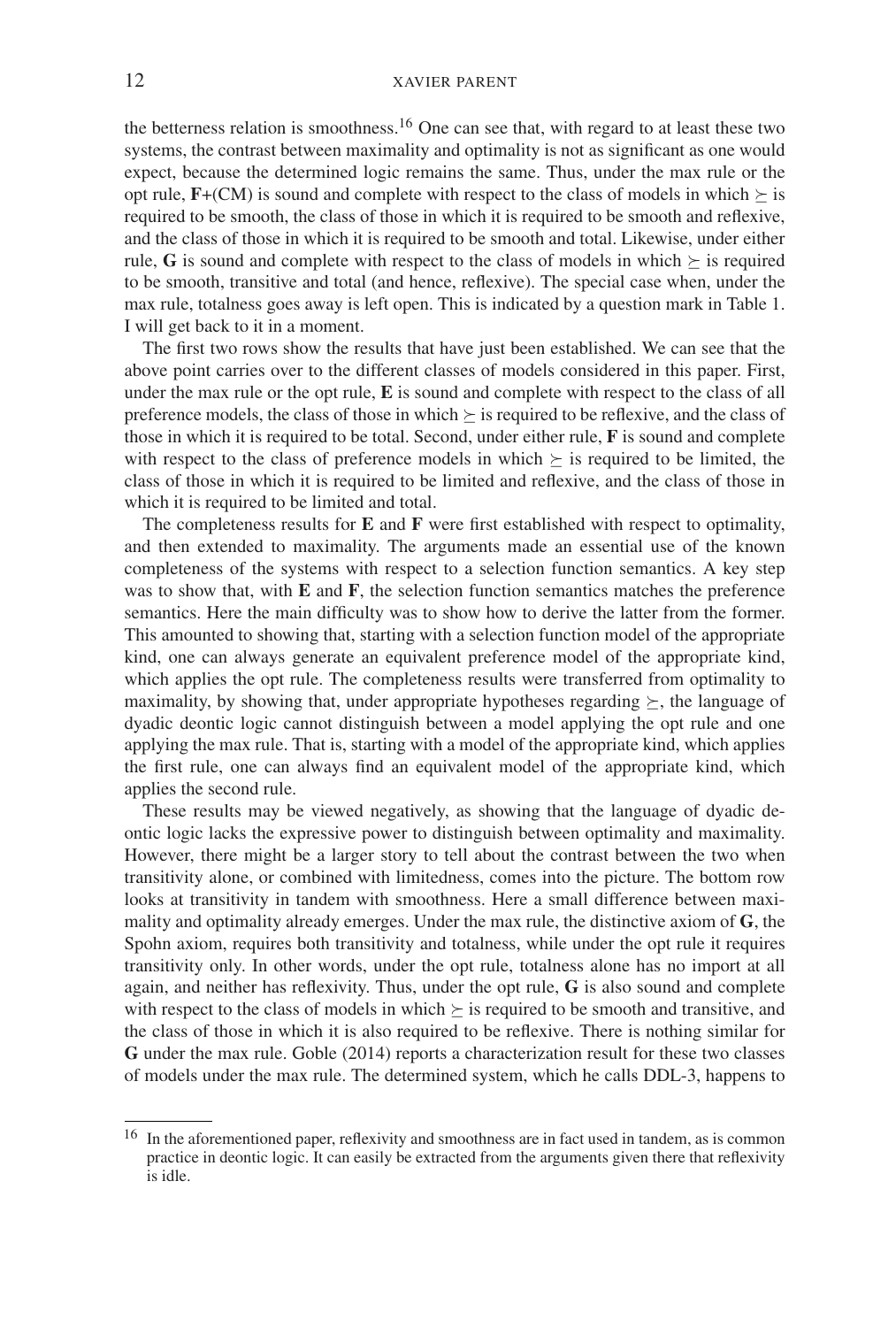be very much like **F**+(CM), but without the alethic modalities. The betterness relation is here relativized to worlds. It remains to be seen whether the proof of completeness given there can be adapted to suit the present framework. Assuming that an analogous result is available for **F**+(CM), this would imply that, under the max rule, transitivity has no import when combined with smoothness. It would then be interesting to know if this still applies in the absence of smoothness.

**§5. Acknowledgments.** I wish to thank two anonymous referees for valuable comments.

#### BIBLIOGRAPHY

- Alchourrón, C. (1993). Philosophical foundations of deontic logic and the logic of defeasible conditionals. In Meyer, J.-J., and Wieringa, R., editors. *Deontic Logic in Computer Science*, New York: John Wiley & Sons, Inc., pp. 43–84.
- Alchourrón, C. (1995). Defeasible logic: Demarcation and affinities. In Crocco, G., Fariñas del Cerro, L., and Herzig, A., editors. *Conditionals: From Philosophy to Computer Science*, Oxford: Clarendon Press, pp. 67–102.
- Åqvist, L. (1987). *An Introduction to Deontic logic and the Theory of Normative Systems*. Naples: Bibliopolis.
- Åqvist, L. (1993). A completeness theorem in deontic logic with systematic frame constants. *Logique & Analyse*, **36**(141–142), 177–192.
- Åqvist, L. (2002). Deontic logic. In Gabbay, D., and Guenthner, F., editors. *Handbook of Philosophical Logic* (second edition), Vol. 8, Dordrecht, Holland: Kluwer Academic Publishers, pp. 147–264.
- Chellas, B. (1975). Basic conditional logic. *Journal of Philosophical Logic*, **4**(2), 133–153.
- Chernoff, H. (1954). Rational selection of decision functions. *Econometrica*, **22**(4), 422– 443.
- Goble, L. (2013). Notes on Kratzer semantics for modality, with application to simple deontic logic. Unpublished.
- Goble, L. (2014). Further notes on Kratzer semantics for modality, with application to dyadic deontic logic. Unpublished.
- Goldman, H. (1977). David Lewis's semantics for deontic logic. *Mind*, **86**(342), 242–248.
- Halmos, P. (1960). *Naive Set Theory*. New York: Van Nostrand Reinhold Company.
- Hansen, J. (1999). On relations between Åqvist's deontic system G and van Eck's deontic temporal logic. In McNamara, P., and Prakken, H., editors. *Norms, Logics, and Information Systems*, Amsterdam: IOS Press, pp. 127–144.
- Hansen, J. (2005). Conflicting imperatives and dyadic deontic logic. *Journal of Applied Logic*, **3**(3–4), 484–511.
- Hansson, B. (1969). An analysis of some deontic logics. *Nous*, 3(4), 373–398.
- Herzberger, H. (1973). Ordinal preference and rational choice. *Econometrica*, **41**(2), 187– 237.
- Hilpinen, R. (2001). Deontic logic. In Goble, L., editor. *The Blackwell Guide to Philosophical Logic*, Malden: Blackwell Publishers, pp. 159–182.
- Hilpinen, R., & McNamara, P. (2013). Deontic logic: A historical survey and introduction. In Gabbay, D., Horty, J., Parent, X., van der Meyden, R., and van der Torre, L., editors. *Handbook of Deontic Logic and Normative Systems*, London: College Publications, pp. 3–136.
- Jackson, F. (1985). On the semantics and logic of obligation. *Mind*, **94**(374), 177–195.